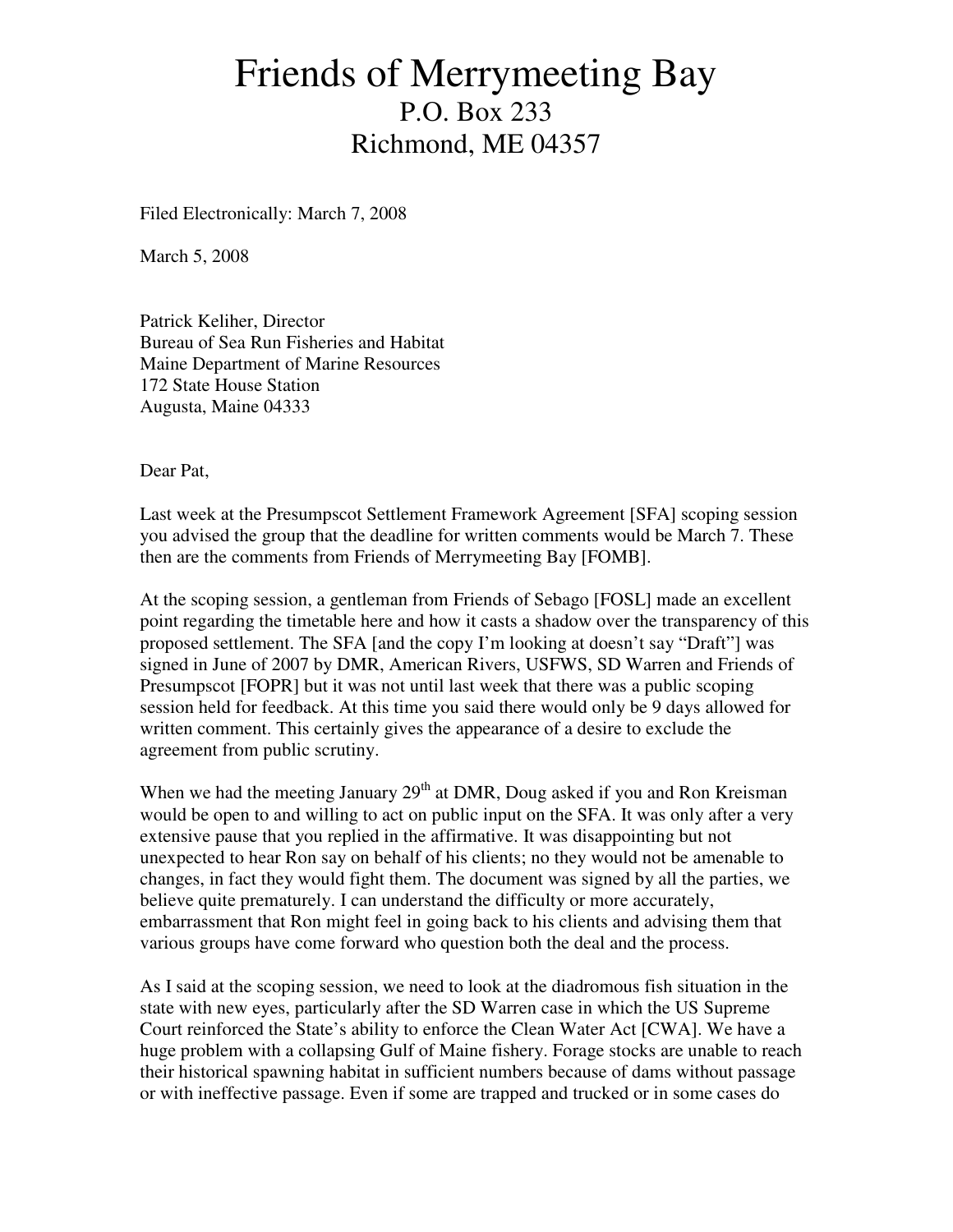climb ladders or ride lifts, they are often threatened on their out-migration by unscreened turbines. We need to get in the habit of differentiating between "fish passage" and "safe and effective fish passage"-and transforming the former to the latter. Safe downstream passage was expressly mentioned in SD Warren and this is why SFA dams on the Presumpscot now have night-time shut downs for out-migrating eels.

The SFA is a cookie cutter version of the KHDG Agreement that was, as Gordon Russell, formerly director of the USFWS Maine Field Office said: "a deal with the devil." Both agreements let the hydro operators use worthless dams as leverage to extend already insanely long FERC licenses. Both agreements delay fish passage a great deal. Both agreements lack language to suitably enforce conditions not complied with. While the DEP may claim they have that inherent enforcement ability they generally do not use it. Both agreements have vague language around specific dates, biological triggers and reporting. Both agreements have gag orders, the SFA even worse than the KHDG because in addition to language that prohibits signers from speaking against the agreement, it adds that signers will "work together to defend the SA and its implementing actions, including permit requests, against challenge from third parties."

What the gag order in the SFA threatens to do is put the state, USFWS, American Rivers and FOPR in the absurd position of having to work against those individuals or groups that might in the future challenge or attempt to modify or suspend this agreement not only because current and planned conditions are illegal [violations of water quality certifications and CWA are not grandfathered] but because you may be put in the position of having to defend obsolete conditions against new developments in fish friendly turbine technologies, turbine substitutes, dam alternatives and advancements in the public trust doctrine. I'm not even sure it is legal for the state to tie its hands on the enforcement of possible future violations or in the acceptance of future improvements to the art and science of fish passage.

Imagine this if you will: Gorlov or similar in-stream fish friendly turbines capable of deployment in water as shallow as three feet gain acceptance and are proven effective. These become a substitute for traditional dams and impoundments. The Center for Biological Diversity, NRDC, FOMB, Earthjustice and a host of other groups challenge existing archaic agreements like the one you are about to sign and call for the use of new technologies. Not only do DMR, AR, FOPR and USFWS look like idiots for having signed away the future, but you are obligated to work against a healthier river, possibly a more profitable substitute, supporting instead, the probable continued extirpation [or at best marginal existence] of any diadromous fish left on the river.

Consider also a challenge to the practice of long-term FERC licenses. Unfortunately I can see and have seen the state in fact oppose such a challenge, but it would be irrational for AR to be one of the few groups to have to work against such a change when, in fact, they should be leading the charge. This is an issue that has, not to my knowledge, been taken on since SD Warren. The time is right.

#### **The Federal Power Act: (16 U.S.C. Chapter 12)**  Sec. 797(e)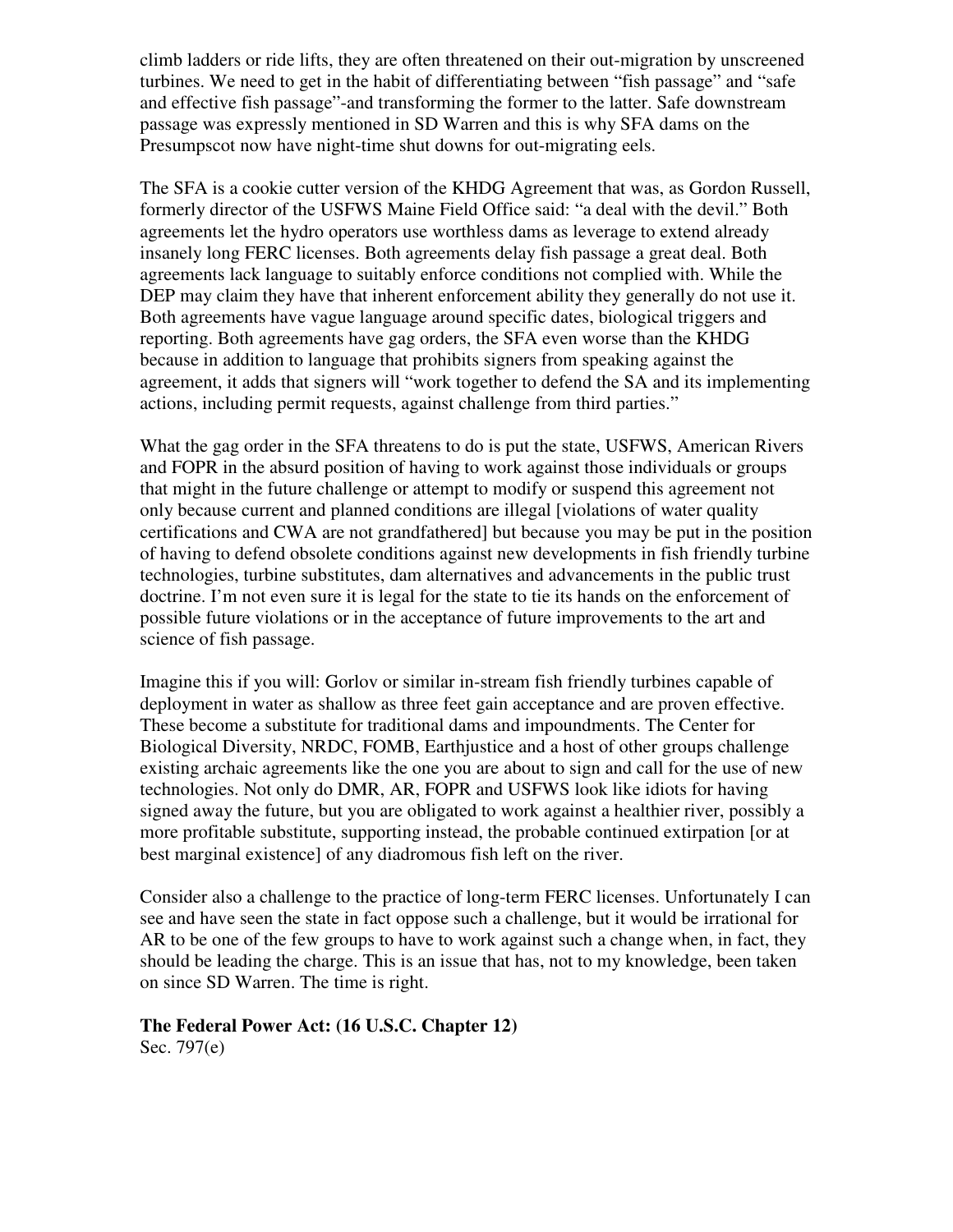In deciding whether to issue any license under this subchapter for any project, the Commission, in addition to the power and development purposes for which licenses are issued, *shall give equal consideration to the purposes of energy conservation, the protection, mitigation of damage to, and enhancement of, fish and wildlife (including related spawning grounds and habitat), the protection of recreational opportunities, and the preservation of other aspects of environmental quality.* 

Sec. 803:

All licenses issued under this subchapter shall be on the following conditions:

(a) Modification of plans; factors considered to secure adaptability of project; recommendations for proposed terms and conditions

(j) Fish and wildlife protection, mitigation and enhancement; consideration of recommendations; findings

 (1) *That in order to adequately and equitably protect, mitigate damages to, and enhance, fish and wildlife (including related spawning grounds and habitat) affected by the development, operation, and management of the project, each license issued under this subchapter shall include conditions for such protection, mitigation, and enhancement.* Subject to paragraph (2), such conditions shall be based on recommendations received pursuant to the Fish and Wildlife Coordination Act (16 U.S.C. 661 et seq.) from the National Marine Fisheries Service, the United States Fish and Wildlife Service, and State fish and wildlife agencies.

Couple this with:

### **The Federal Water Pollution Control Act a.k.a.The Clean Water Act. 33 U.S.A §§ 125-1387**

"The objective of the Clean Water Act is to *restore and maintain the chemical, physical and biological integrity of the nation's waters.* Among the national goals stated in the Act are the elimination of the discharge of pollutants into navigable waters by 1985 and, where attainable, the achievement by mid-1983 of an interim goal of water quality sufficient to provide for the protection and propagation of fish, shellfish, and wildlife and for recreation in and on the water."

"Except as otherwise provided, the Administrator of the EPA administers the Act. EPA, in cooperation with other federal agencies, states, interstate agencies, municipalities and industries, is to develop comprehensive programs for preventing, reducing or eliminating pollution and improving the sanitary condition of surface and underground waters. *Due regard must be given to the improvements necessary to conserve these waters for the protection and propagation of fish and aquatic life and wildlife, recreational purposes,* and the withdrawal of water for public water supply, agricultural, industrial and other purposes. §§ 1251 and 1252." [Maine's water quality standards echo the CWA language and our classification standards are clear- "*unimpaired*", "*biological integrity*", etc.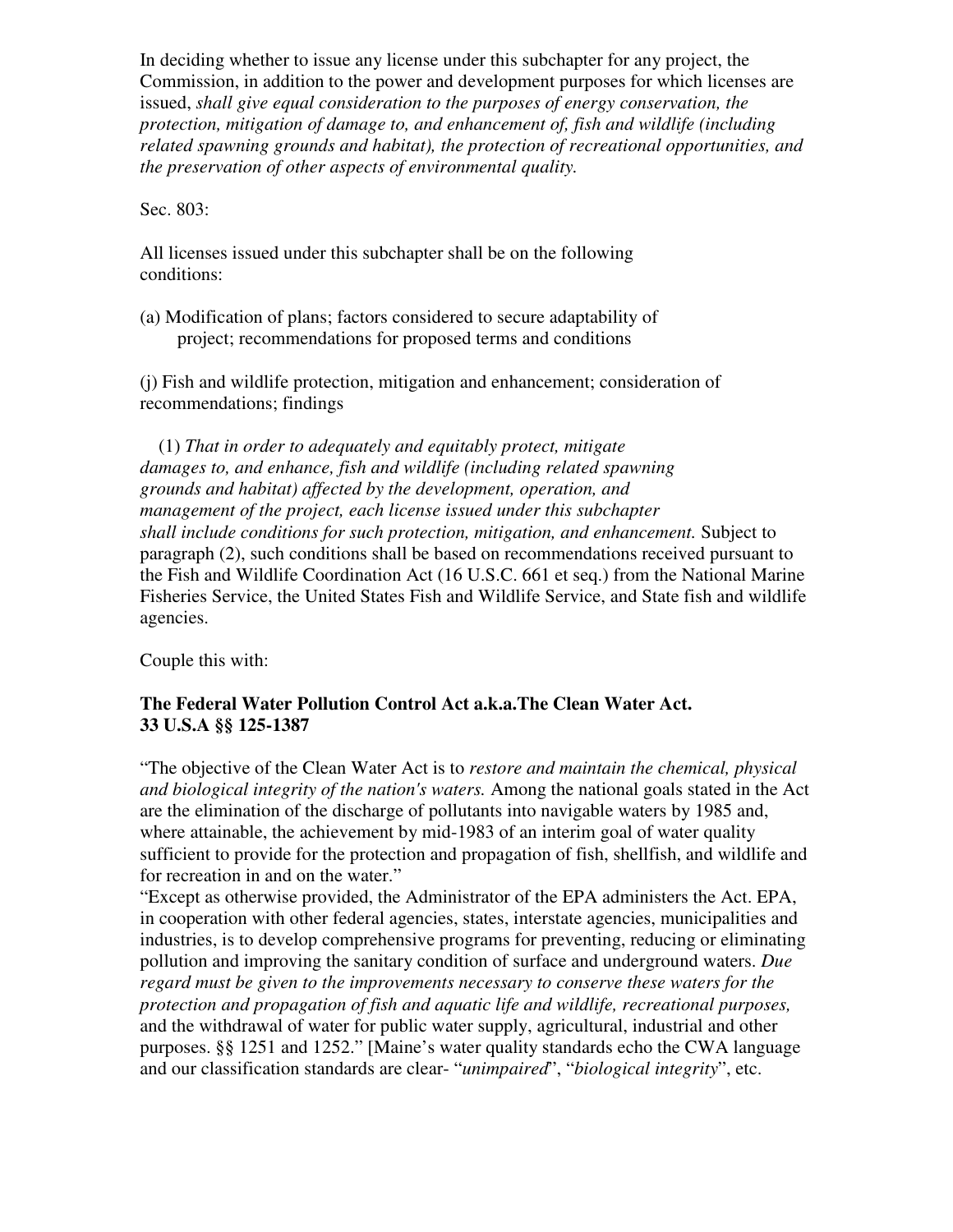"Pollution: the man-made or man-induced alteration of the chemical, physical, biological and radiological integrity of water."

As recently affirmed by the US Supreme Court in SD Warren, run-of the river dams are polluters and dischargers and states can regulate them via the CWA which does in fact trump the Federal Power Act though even the FPA above pays lip service to fish passage.

The proposed agreement sets forth fish passage scenarios for 2011 at Cumberland; 2018 trap and truck [T&T] [which we all know is not very efficient] for Sacarappa; no earlier than 2026 for Mallison Falls; 2031 at Little Falls; 2036 at Gambo and no passage at Dundee. As if these extensions were not ridiculous enough, the signers are agreeing to license extensions of 50 years! The river is only about 25 miles long. Given safe and effective passage, any of the species involved could swim to Sebago Lake in a day. Two at most. An eel could walk it.

Sebago Lake and the Crooked River above it once hosted one of the best Atlantic salmon runs in the state. Why is there no effort being made to reconnect the lake to the sea?

Look at what is happening in the state with regards to diadromous fish. We are losing them to a scattered, piecemeal and regressive approach that is doomed to failure. For example: the Kennebec where we are studying eels to death, exposing adult and young salmon to turbine mortality and trucking a fraction of the river herring that are below Lockwood; the Androscoggin where there is no eel passage at *any* dam and the St Croix where there will never be enough evidence for some people, to open historical habitat to diadromous species and DMR is accepting that no standard of evidence is necessary.

There needs to be a major paradigm shift in how we do fish restoration in the state. For any hope of success there needs to be a holistic approach that calls for safe and effective passage to historic ranges statewide for diadromous species. And this should be done and could be done in five years. This means an aggressive push from the state and USFWS. We have a post SD Warren opportunity to leap light years ahead and send the FERC practice of 30-50 year licenses, a holdover from the Rural Electrification program of the 1930s, back to the past.

Re-openers or lack thereof are totally irrelevant. If they are present and not used they are worthless and if they are not included the outcome is certainly extirpation. The thought and practice that one can-not provide or improve existing fish passage to make it safe and effective, flies in the face of the Federal Power Act, the CWA, state standards and common sense.

#### **As stated in the US Supreme Court Case SD Warren v. BEP:**

*"…As Senator Muskie explained on the floor when what is now §401 was first proposed:* 

*'No polluter will be able to hide behind a Federal license or permit as an excuse for violation of water quality standard[s]. No polluter will be able to make major investments in facilities under a Federal license or permit without providing assurance that the facility will comply with water quality standards. No State water pollution control agency will be confronted with a fait accompli by an industry that has built a*